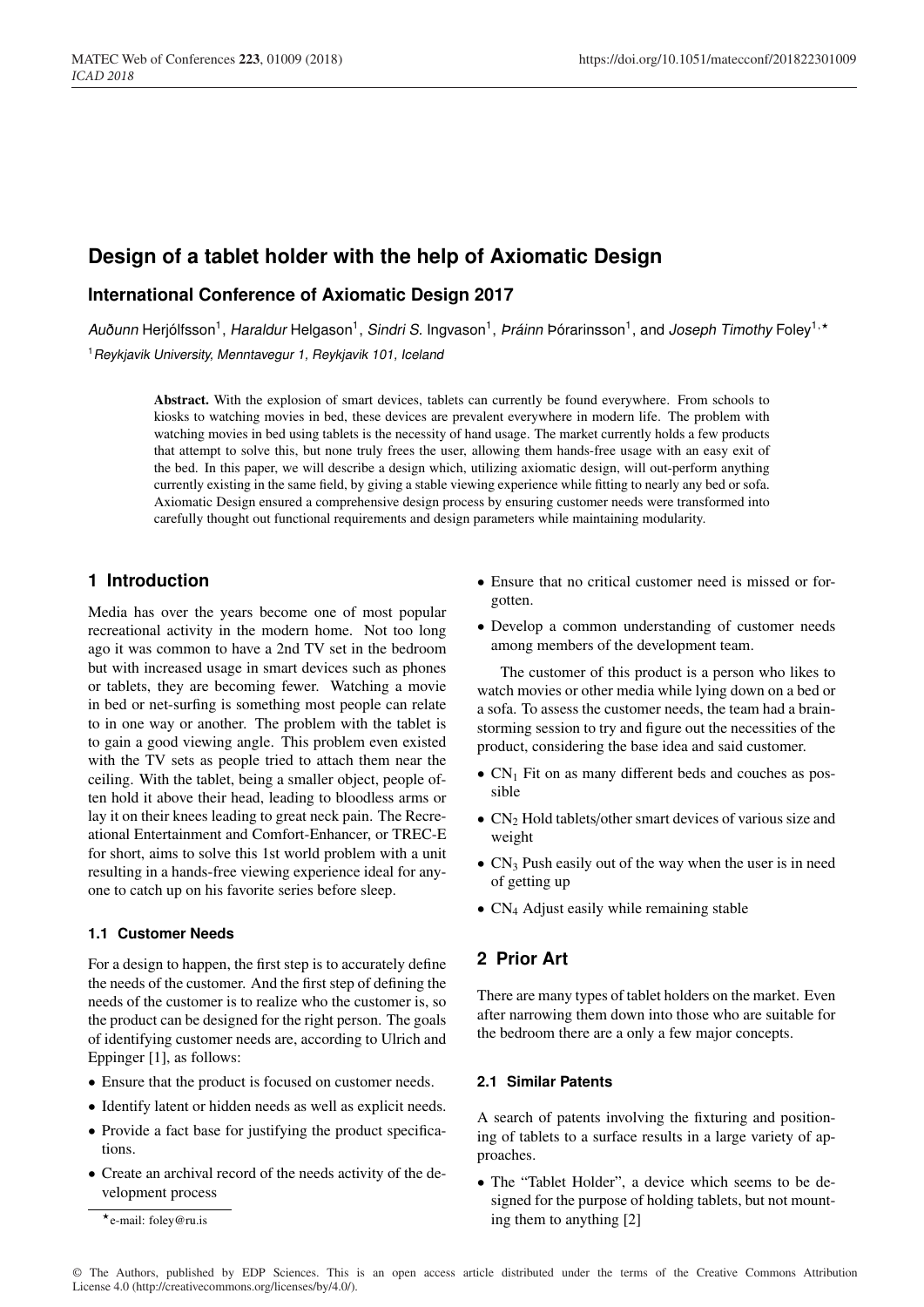

Fig. 1. The patented "Tablet Holder", as pictured in the patent. Image taken from Google patents.



Fig. 2. The patented "Computer Tablet Holder", as pictured in the patent. Image taken from Google patents.



Fig. 3. The patented "Multi Media Tablet Holder", as pictured in the patent. Image taken from Google patents.

- The "Computer Tablet Holder", a device for gripping the tablet in a comfortable way, but requires a manual holding [3]
- The "Multi-Media Tablet Holder", similar to the "Tablet Holder", but with a piece of string, presumably to hang the device for hands-free usage [4]
- The oddly-named "Sqweezel", which is mentioned in this list despite only having a patent pending, is a custom-order product, for hands-free usage. It is available in several colors and a few different shapes, all utilizing a rubber clamp to fit a multitude of devices, and either a table mount or permanent wall mount. [5]
- The "Tabbi" is yet another concept and boasts the ability to attach to nearly any surface, through the utilization of a patented gel suction cup.



Fig. 4. The Tabbi, with the patented gel suction cup, as pictured on the official Kickstarter page. Image taken from Kickstarter.



Fig. 5. GOGO Pillow [6]

### **2.2 Commercially available tablet fixtures**

All of the market-available concepts do free the hands for other activities but do so in quite different ways. From resting on the mattress along with the user to merging into a pillow or clamping to tables, the goal always seems to be stability along with hands-free usage.

#### *2.2.1 GOGO Pillow*

One example is the GOGO Pillow shown in Fig. 5, with retail value from amazon.co.uk at 43.14£. Some of its notable features and limitations include:

- 1. Can only be placed at a relatively low viewing angle
- 2. A pillow resting on a bed is highly stable

The GOGO pillow is highly limited when it comes to the CN4, as possible viewing positions are very few.

#### *2.2.2 Tablift*

Another concept is based on the idea of crouching over its user and therefore does not leave much room for moving around. For the same reason, it might be a tiring process to move it out of the way in a need of getting up. The four-legged design does not provide a variety of viewing positions and is limited to quite a low viewing angle. An example of this is the Tablift shown in Fig. 6 which sells at \$39.95 on www.tablift.com.

Some of its notable features and limitations include: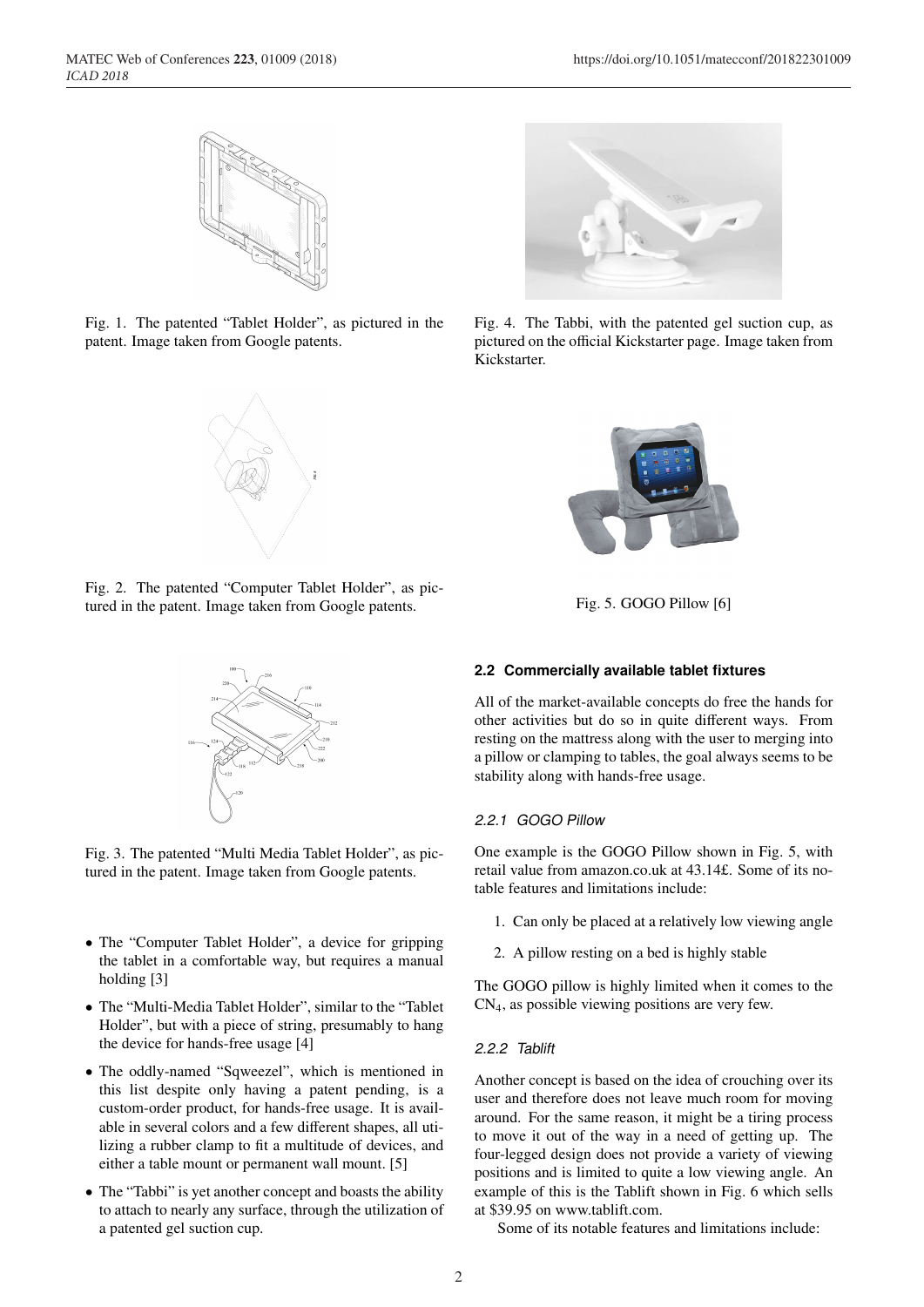

Fig. 6. The Tablift [7]

- 1. Provides limited space for users to move around
- 2. Does not provide adequate space to allow optimal comfort in viewing for two people simultaneously
- 3. Cumbersome to move out of the way in need of getting up
- 4. Provides some variety of viewing angles, but the number could be increased

The Tablift does not move out of the way as effortlessly as CN3 indicates, and viewing angles are also limited in number, failing CN<sub>4</sub>.

#### *2.2.3 Flexible arm*

One concept, which is a close cousin to the TREC-E, is an adjustable arm system made out of thin tubes which can be bent into various shapes, often attached to a desktop with a screw clamp. The adjustable arm allows multiple viewing angles. However, the thin tube does not provide a great stability. When extended to its limits it becomes quite flimsy and difficult to maneuver.

The Stanaway Gooseneck, shown in Fig. 7 is a example of this design an goes for \$15,99 on amazon.com

Some of its notable features and limitations include:

- 1. Provides acceptable stability, except at great extension.
- 2. Does require mounting to a sturdy nearby object.

The Gooseneck most likely has room for improvement when it comes to stability, and also is not overly compatible with furniture, failing  $CN<sub>1</sub>$ .

## **3 Design**

Axiomatic Design teaches us that simple and independent features can make for an excellent design. [9]

> With a clear focus on functional requirements and their respective design parameters, a products geometry and features can be designed quickly, accurately, and effectively. The coupling between these FRs and DPs is another matter of high importance. This can



Fig. 7. The Stanaway Gooseneck [8]

be mathematically demonstrated, as is shown in 1 where a non-zero entity represents a connection between the two. If this Cartesian product shows zeros, the corresponding FR and DP are not connected. Should a diagonal line of non-zero values appear, with all other values in the matrix displayed as zeros, then the design can be called un-coupled. This is an ideal design, as changes in one DP do not alter more than the only designated FR. This is called a diagonal matrix, and it satisfies the Independence Axiom: "to maintain the independence of the functional requirements (FRs)" [10].

From the Customer Needs, we built a list of Functional Requirements.

- $FR<sub>1</sub>$  Attaches securely between any hard surface and a cushion
- FR<sub>2</sub> Holds tablets/smart devices up to 14 inches and 1 kg. One of the largest and heaviest tablets on the market today is the Toshiba Excite 13 [11]
- $FR<sub>3</sub>$  Pushes out of the way with minimal force, when the users are in need of getting up
- FR<sub>4</sub> Adjusts with minimal force while remaining stable

### **3.1 FR-DP Mapping**

The next stage of the design process is to develop lists of design parameters, keeping in mind the Independence Ax $i$ om<sup>1</sup> and the Information Axiom<sup>2</sup>

•  $DP_1$  Large mounting plate.

The bracket is designed with a relatively large plate at the bottom end of its first arm which allows it to be attached to any bed or sofa by simply putting the plate under the mattress or sofa cushion.

•  $DP_2$  An adjustable clamp grips edge with rubber.

<sup>&</sup>lt;sup>1</sup>Use modularity and avoid coupling

<sup>2</sup>Use robust components or techniques that meet their specifications in a reliable manner.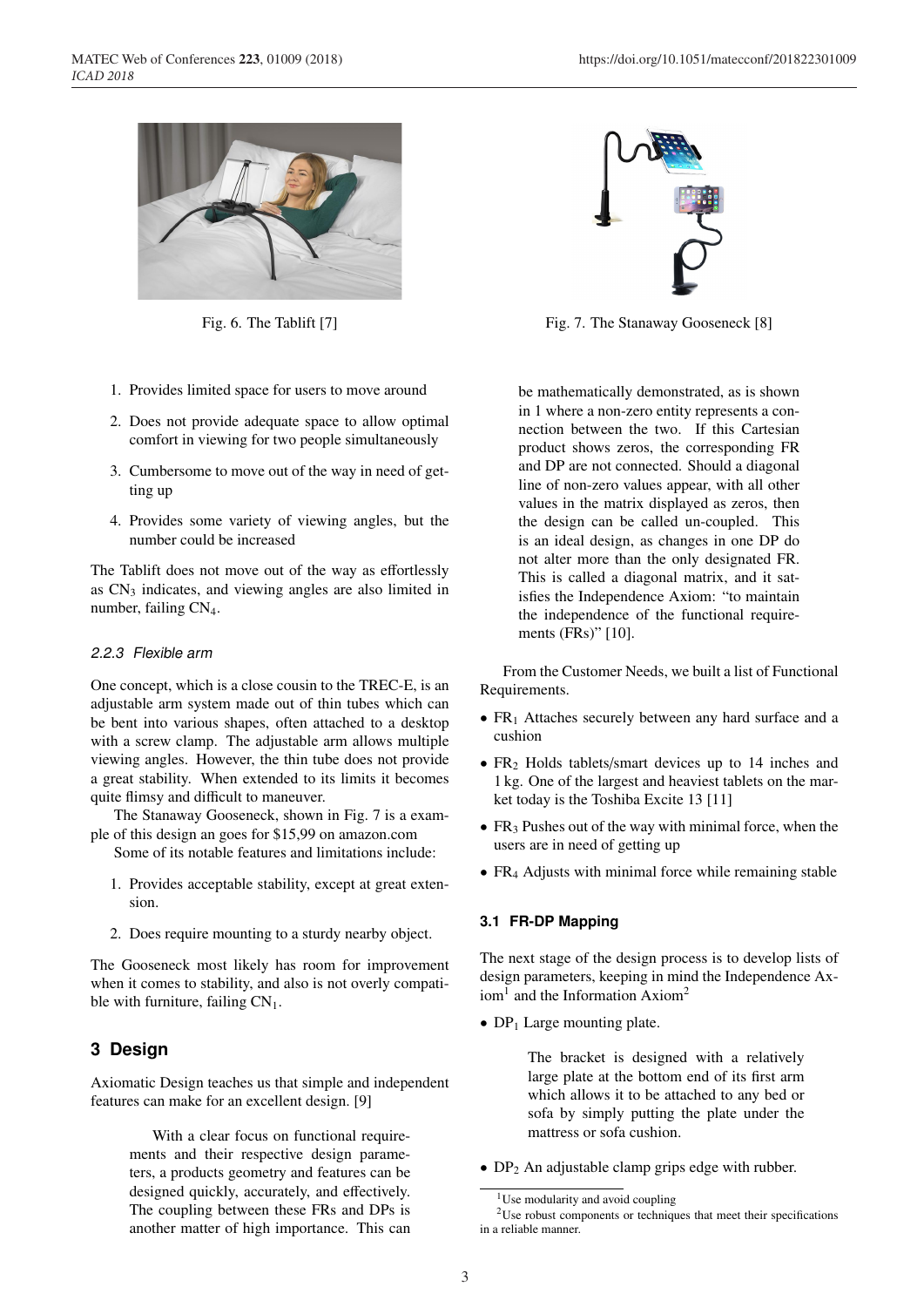Table 1. First level FR-DP mapping.

| ID          | <b>Functional Requirement</b>                                                                  | Design Parameter                                                                      |
|-------------|------------------------------------------------------------------------------------------------|---------------------------------------------------------------------------------------|
| 2<br>3<br>4 | Fit on furniture<br>Hold tablet/smart phone<br>Push out of way<br>Adjust height, remain stable | Large baseplate<br>Adjustable grip<br>Bearing on baseplate<br>Button to adjust joints |

The clamp is meant to be equipped with small, adjustable arms so it can grab onto different sizes. The arms need to have high friction surface on the inside to avoid slipping and minimizing clamping force. Analysis in Section 3.2.3 resulted in minimum clamping force of 16, 3 *N* with friction coefficient of  $\mu = 0, 6$ 

• DP<sub>3</sub> Bearing on a swing arm.

The 1st arm of the system is going to be vertical and rotate to swing the bracket out of the way.

• DP<sub>4</sub> Sturdy yet flexible joints

The joints between arms are going to be very sturdy and rigid to make sure the bracket does not move while in use but they are also going to have the ability to release and become flexible to adjust the viewing angle.

We continue a "zig-zag" procedure to decompose and map the FRs to the DPs as shown in Table 1.

From this mapping we develop the uncoupled design matrix shown in Equation 1

$$
\begin{Bmatrix} FR_1 \\ FR_2 \\ FR_3 \\ FR_4 \end{Bmatrix} = \begin{bmatrix} X & 0 & 0 & 0 \\ 0 & X & 0 & 0 \\ 0 & 0 & X & 0 \\ 0 & 0 & 0 & X \end{bmatrix} \begin{Bmatrix} DP_1 \\ DP_2 \\ DP_3 \\ DP_4 \end{Bmatrix}
$$
 (1)

#### **3.2 Analysis**

Online research yielded the results that one of the heaviest tablet available on the consumer market is the Toshiba Excite 13, according to gsmnation.com [11] The Toshiba Excite 13, according to specification from gsmarena. com [12], weighs 998 g. This weight will be used for further analysis.

#### *3.2.1 Arms*

When choosing material for the arms, it was decided to use aluminum for its low weight and high strength. After searching for vendors, it was found that aluminum tubes were also widely available in many different sizes and for low cost, which confirmed our choice. Other alternatives that were considered were iron tubing, which would have been heavier and carbon fiber tubing which would have been more expensive and more brittle.

The surface finish of the arms would be anodizing the aluminum tubes for a pleasant look and increase toughness. At first, the stand would be available in black, white and silver.

#### *3.2.2 Joints*

The joints need to survive a bending moment which equals the weight of a tablet at maximum extension. The torque can be calculated as a simple moment arm (Eq 2)

$$
T = mgl \tag{2}
$$

where *T* is the torque, *m* is the mass of the tablet and *l* is the total length of the arm system.

Considering the load from the tablet referenced in Section 3.2 and the arm lengths demonstrated in Section 3.3 results in  $T = 9.79$  N m.

#### *3.2.3 Clamp*

The grip force of the clamp needs to be high enough so that the friction force of the friction pads can hold on to the tablet as illustrated in Fig. 8.

This leads to a simple normal-force friction calculation (Eq. 3):

$$
F = \frac{2 \times \frac{1}{2}mg}{\mu} = \frac{mg}{\mu}
$$
 (3)

where  $F$  is the clamping force,  $m$  is the mass of the tablet and  $\mu$  is the friction coefficient of the friction pads.

Using a friction factor of 0.6 [13] for rubber and the tablet hanging vertically from the clamp, Eq. 3 results in a 16.3 N clamping force.

#### **3.3 CAD**

At the bottom of the unit, there is a large plate that can be slid under a mattress or sofa cushion, see Fig. 9, and connected to that plate is a bearing block with two bearings and two threaded holes which you can use to lock it from rotating. Both parts are made out of plastic because it is light and easy to work with.

As illustrated in Fig. 10 the bearing block is a separate component from the bottom plate and has to be assembled to the bottom plate after a bearing has been inserted. For the threaded holes, there are flanged nuts because plastic threads aren't durable.

The joint, seen in Fig. 11, is 3D printed out of polypropylene. It has a 210° working angle and 13 possible positions.

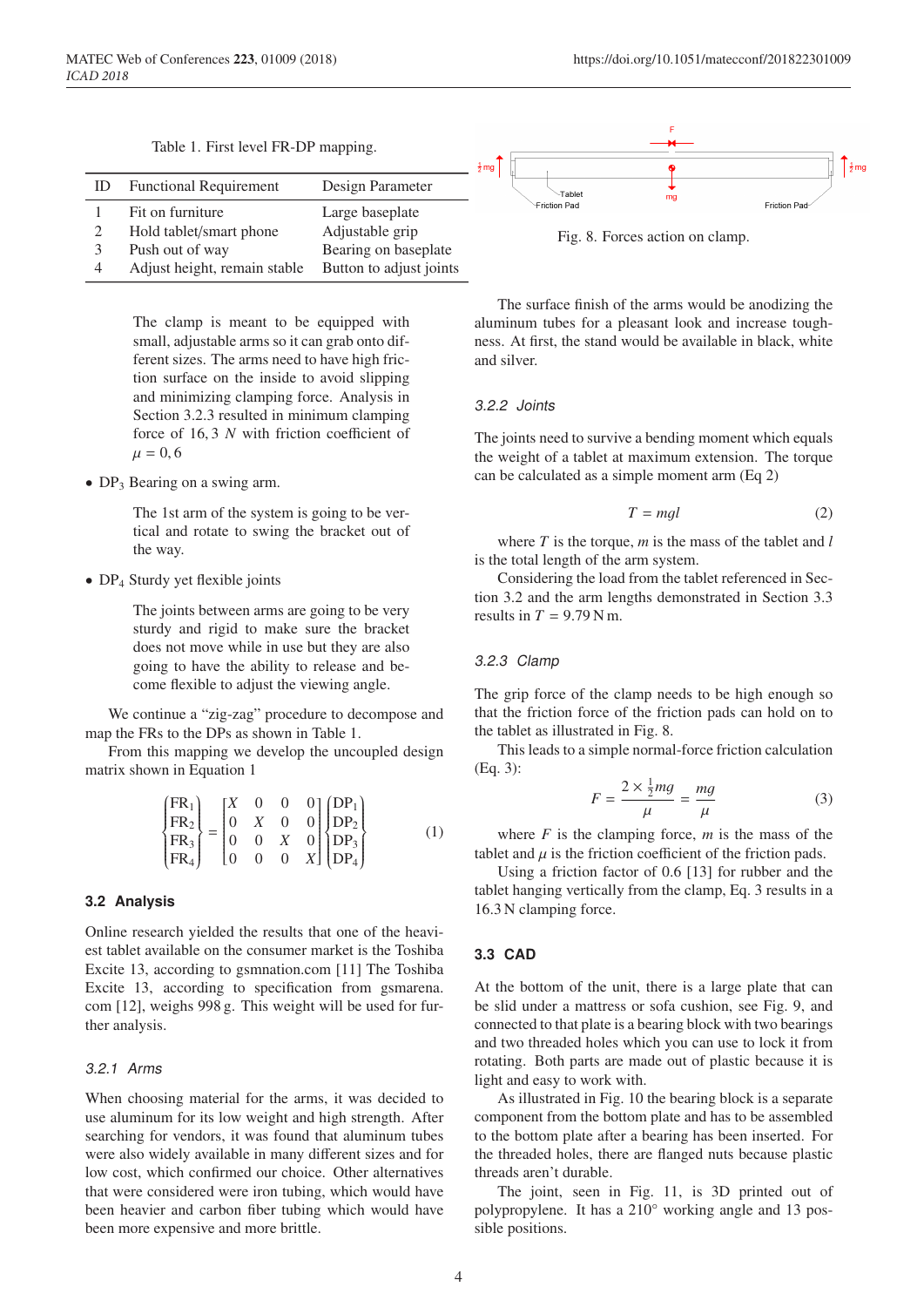









Fig. 11. The joint.



Fig. 12. Explosive view of the joint.



Fig. 13. Clamp and ball joint.

Fig. 12 shows 5 of 6 components of the joint and where a spring (the 6th component) should be installed. The spring makes sure the joint locks in place and by pushing a button on the joints side the spring compresses leaving the joint free to rotate.

Fig. 13 shows the back of the clamp and how it connects to the aluminum tubes with a plastic ball joint.

These components leave us with the final product shown in Fig 14.

The telescopic arm (B+C in Fig. 14) will be around 35 cm above the face of the user when in horizontal position, with the hight of a mattress of 25 cm and a head + pillow of 30 cm, the total length of the vertical arm (A in Fig.14) will be 90 cm. The length of the telescopic arm will be adjustable from 50 cm to 100 cm for different viewing distances. Finally, the second adjustable arm (D in Fig.14) will be 20 cm to allow for free adjustments of the ball joint holding the device clamp.

## **4 Experiments**

From the start, the team realized that one of the weaker points was the joint between arms A and B. This joint holds a lot of torque, due to the weight of the tablet and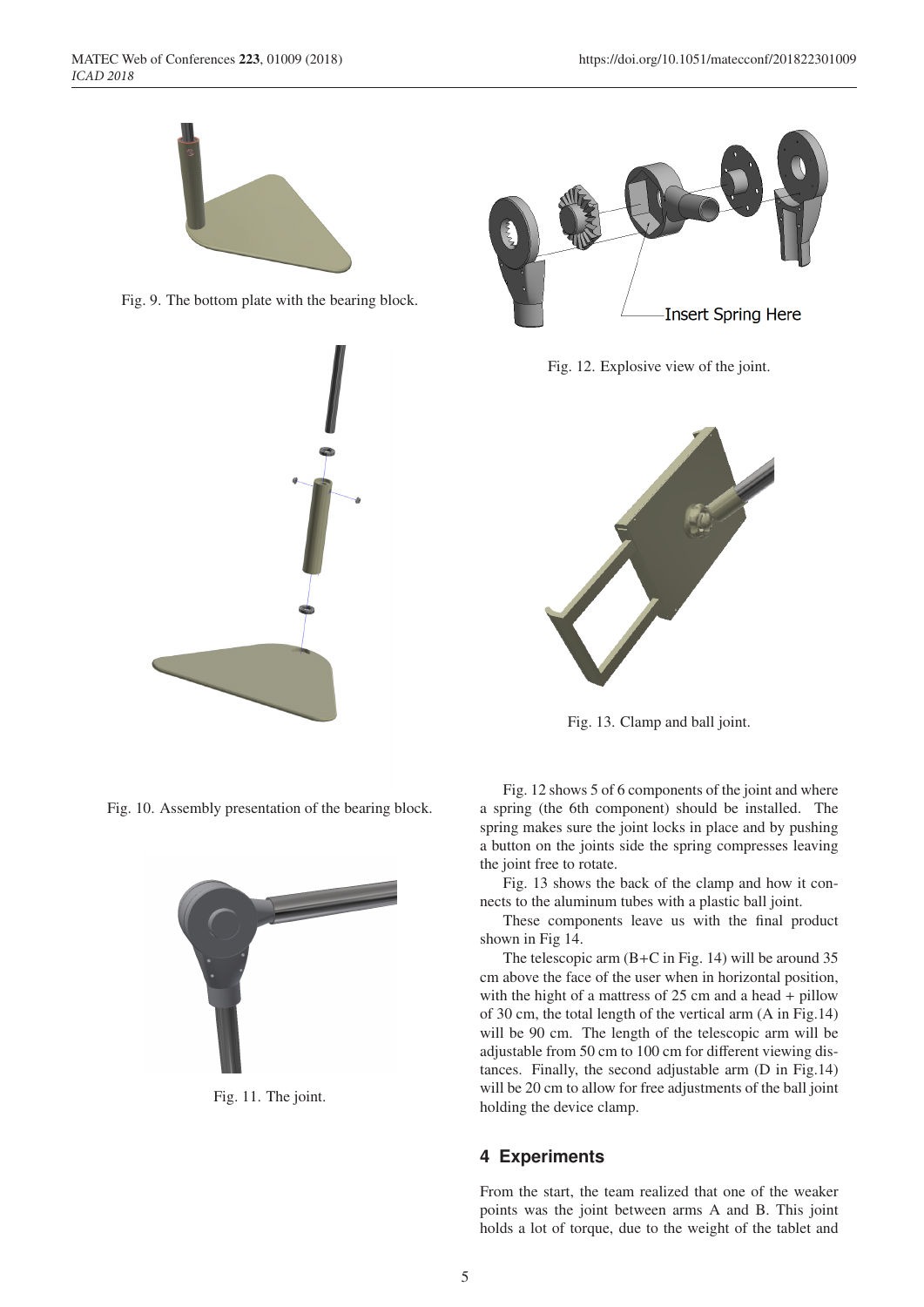

Fig. 14. Assembly of all components with dimensions and labels.

the length of the arm, and a decision was made to test the strength of the joint as soon as a prototype was available.

#### **4.1 Joint strength test**

The purpose of this test is to evaluate if the 3d-printed adjustment joint prototype is strong enough to hold a tablet safely as analyzed in Section 3.2.2.

For a safety factor of  $n = 1$ , the prototype joint is to be tested by attaching it to a pole and hanging a 1 kg mass from the pole at a distance of 1 m.

## **4.2 Aluminum tube strength/bending test**

The purpose of this test is to evaluate what size of aluminum tubing would be sufficient to: (a) hold the tablet without failing, (b) holding the tablet without bending more than 2 cm for a 50 cm long tube and a 1 kg mass. a

The tubing is to be tested by fixing one end of a 50 cm tube securely and hanging a 1 kg mass from the end. The deflection will then be measured. The tube will be fixed to the bottom of a table with a clamp and the bottom of the table used as a reference point. Then the deflection of the tube will be measured before and after a 1 kg load is applied to the end of the tube. The tubes used will be  $20\times1$  mm aluminum tubes. These tubes were chosen since they are the tubes in the construction that will be under the most bending moment.

#### **5 Results and Discussion**

#### **5.1 Joint strength test**

The joint withstood this experiment, even when the distance was altered to roughly 1.5 m, and excluding the weight of the pole holding the 1 kg mass.

The conclusion from the test is that the clamp has a safety factor of more than 1 for a 1000 g tablet at a horizontal distance of 1 m.



Fig. 15. Deflection of a 50 cm long,  $20 \times 1$  mm aluminum tube. 1 kg mass at end.

#### **5.2 Aluminum tube strength/bending test**

A difference in deflection was observed to be 5 mm as shown in Fig. 15. This deflection is acceptable and will not lead to too much deflection of the stand while in use.

## **6 Conclusion**

The TREC-E is a very capable tablet holder. It is powerfully built and can hold up to the heaviest of tablets on the market. It is highly adjustable and can be fitted to most beds and sofas. The FR's that were set at the beginning of the project were met using the DP's.

• FR<sub>1</sub> Attaches securely between any hard surface and a cushion

> This was solved by using a big baseplate that slides between the cushion of the bed/sofa and the base of the bed/sofa. Even without the mattress on top of the baseplate, stabilizing the holder, it was capable standing upright while holding a device.

•  $FR<sub>2</sub>$  Holds tablets/smart devices up to 14 inches and 1 kg.

> A powerful construction and tests to assure the strength of the design were used to fulfill this FR.

•  $FR<sub>3</sub>$  Pushes out of the way with minimal force, when the users are in need of getting up

> Using a swivel base design with bearings makes sure the TREC-E swivels easily out of the way. A force of 1 N, applied at the middle of the horizontal arm, was enough to swivel the device

• FR<sub>4</sub> Adjusts with minimal force while remaining stable

To fulfill this FR, a joint and a ball joint were designed and 3d-printed. This would be made of cast plastic for a mass production which is stronger and has better detail.